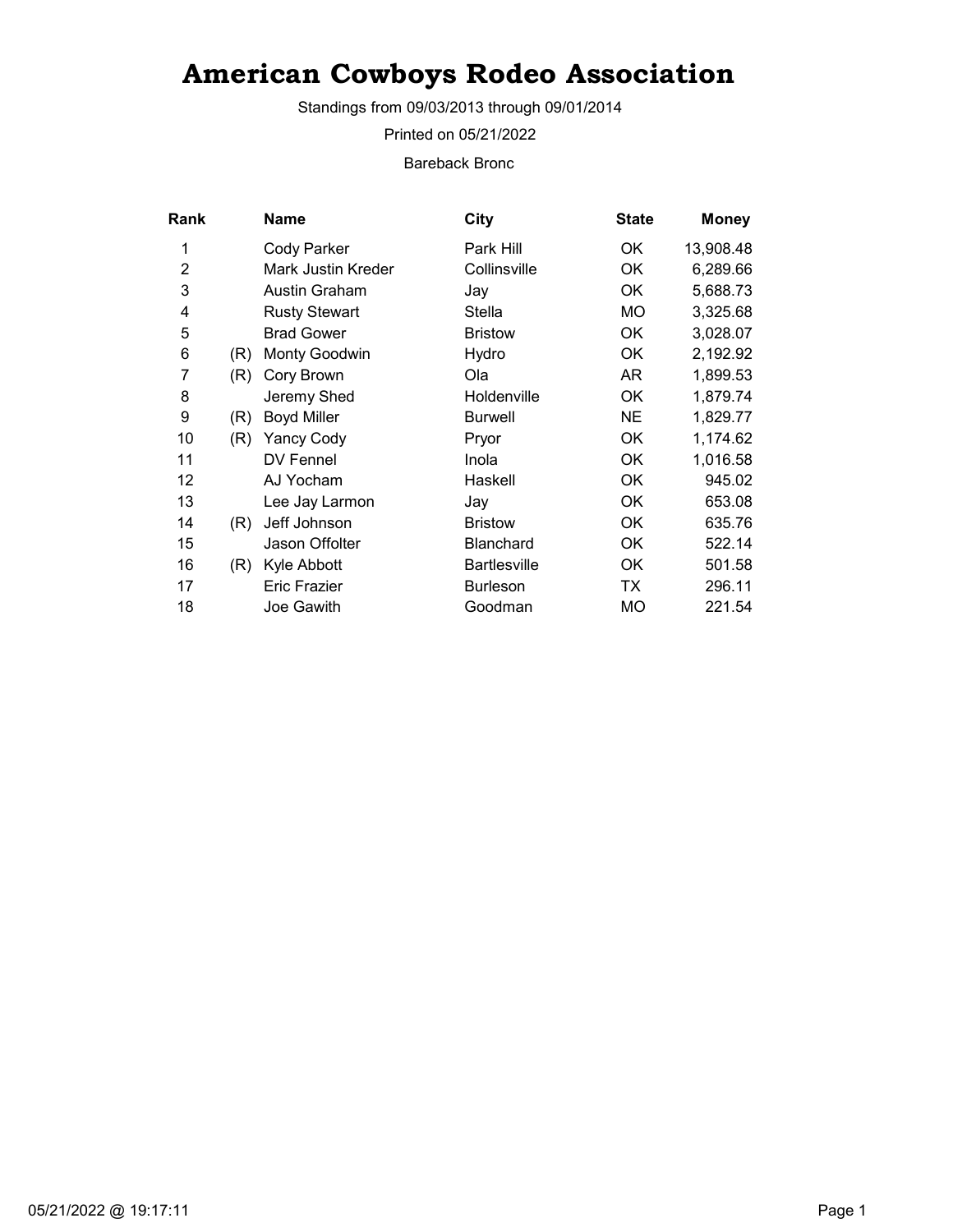Standings from 09/03/2013 through 09/01/2014

Printed on 05/21/2022

Bull Riding

| <b>Rank</b>    |     | Name                     | City                | <b>State</b> | <b>Money</b> |
|----------------|-----|--------------------------|---------------------|--------------|--------------|
| 1              | (R) | <b>Wyatt Rogers</b>      | Tahlequah           | OK.          | 14,324.40    |
| $\overline{2}$ | (R) | Kolt Forinash            | Rose                | <b>OK</b>    | 7,571.48     |
| 3              |     | <b>Garrett Tribble</b>   | <b>Bristow</b>      | <b>OK</b>    | 6,328.82     |
| 4              | (R) | Caleb Claybrook          | Highlandville       | МO           | 4,338.72     |
| 5              |     | David King               | <b>Baldwin</b>      | KS.          | 3,701.99     |
| 6              | (R) | Kevin Williams           | Rose                | OK           | 3,628.54     |
| 7              | (R) | <b>Austin Payne</b>      | Wichita             | KS           | 3,384.16     |
| 8              | (R) | <b>Mickey Andrews</b>    | Weatherford         | <b>OK</b>    | 2,320.67     |
| 9              |     | <b>Brandon Dummit</b>    | <b>Billings</b>     | МO           | 2,025.07     |
| 10             |     | <b>Marcus Kimberling</b> | Berryville          | AR           | 1,934.77     |
| 11             |     | <b>Dustin Hall</b>       | Republic            | MO           | 1,852.20     |
| 12             |     | Zane Cook                | Ft. Gibson          | OK           | 1,848.00     |
| 13             |     | Chelse Day               | Welling             | OK           | 1,750.09     |
| 14             | (R) | Seth Kilgore             | Miami               | <b>OK</b>    | 1,528.27     |
| 15             |     | Kenny Hickman            | Neosho              | МO           | 1,424.85     |
| 16             |     | <b>Heath Smith</b>       | <b>Locust Grove</b> | <b>OK</b>    | 1,223.70     |
| 17             |     | <b>Ryan Hillis</b>       | Mt Vernon           | MO           | 1,158.65     |
| 18             | (R) | Jimy Marten              | Donahue             | ΙA           | 1,079.03     |
| 19             | (R) | <b>Austin Murphy</b>     | Ft. Scott           | KS           | 1,006.36     |
| 20             | (R) | Luke Hamilton            | Coweta              | OK           | 746.58       |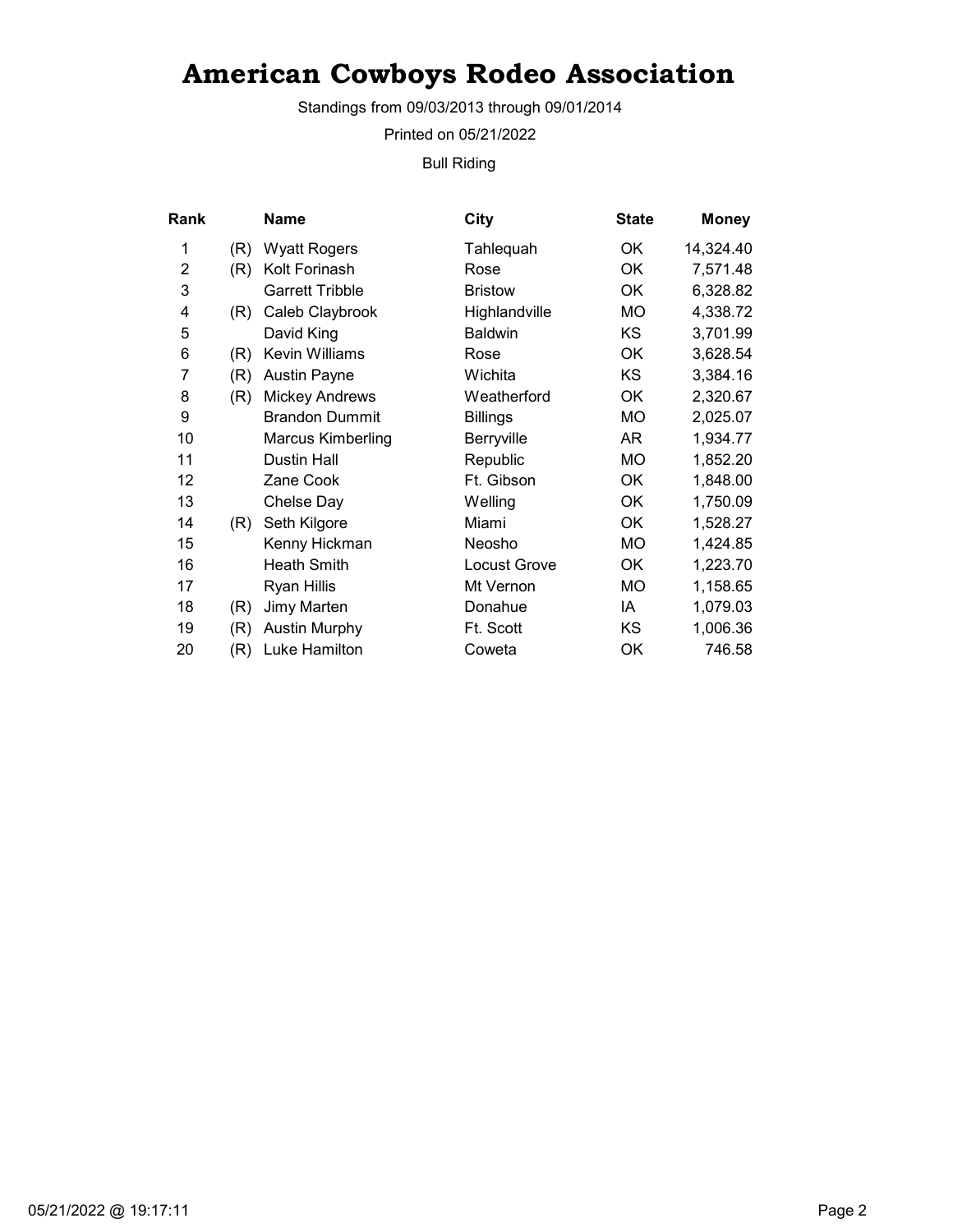Standings from 09/03/2013 through 09/01/2014

Printed on 05/21/2022

Saddle Bronc

| <b>Rank</b>    |     | Name                    | City             | <b>State</b> | <b>Money</b> |
|----------------|-----|-------------------------|------------------|--------------|--------------|
| 1              |     | Sean Prater             | Peru             | KS           | 16,896.13    |
| $\overline{2}$ |     | Darin Lively            | Kingston         | AR           | 9,127.38     |
| 3              |     | <b>Timmy Matthews</b>   | Monkey Island    | ОK           | 6,005.36     |
| 4              |     | <b>Blane Stacy</b>      | <b>Blanchard</b> | ОK           | 4,669.79     |
| 5              |     | Kip Overman             | Columbus         | KS           | 3,139.70     |
| 6              |     | Shane Hand              | Vinita           | <b>OK</b>    | 1,648.52     |
| 7              |     | Matt Whitman            | El Reno          | <b>OK</b>    | 1,521.45     |
| 8              | (R) | Cody Hamm               | Minneapolis      | KS.          | 1,192.19     |
| 9              | (R) | <b>Brant Brummett</b>   | Ft. Scott        | KS.          | 1,014.60     |
| 10             |     | Chris Johnson           | Weatherford      | ОK           | 964.16       |
| 11             |     | Shawn Jones             | Holdenville      | ОK           | 938.72       |
| 12             | (R) | <b>Dalton Cooper</b>    | La Harpe         | KS           | 625.31       |
| 13             |     | Clayton Zibell          | Elk City         | KS           | 598.83       |
| 14             | (R) | Tim Tippmann            | New Haven        | IN           | 524.77       |
| 15             | (R) | J.B Cannon              | Severy           | KS           | 491.83       |
| 16             | (R) | <b>Austin Suttle</b>    | Lincoln          | AR           | 408.90       |
| 17             |     | Tex Benfer              | Tupelo           | OK           | 277.84       |
| 18             |     | <b>Clayton Casebolt</b> | Hominy           | ΟK           | 186.02       |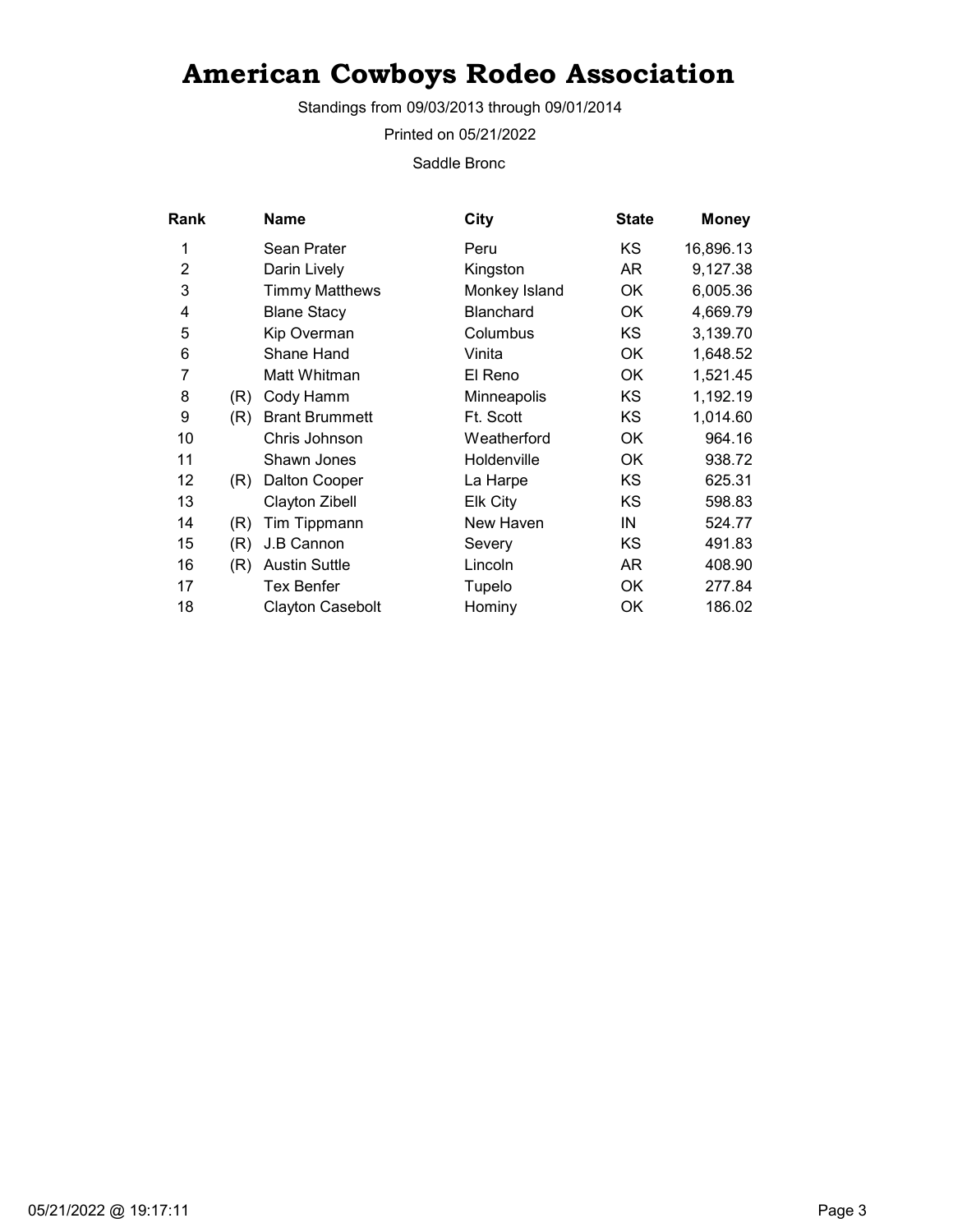Standings from 09/03/2013 through 09/01/2014

Printed on 05/21/2022

Tie-Down Roping

| Rank           |     | <b>Name</b>           | City              | <b>State</b> | <b>Money</b> |
|----------------|-----|-----------------------|-------------------|--------------|--------------|
| 1              |     | Walt White            | Owasso            | 0K           | 11,205.10    |
| $\overline{2}$ |     | <b>Budge Herbert</b>  | Heavener          | <b>OK</b>    | 8,577.07     |
| 3              |     | <b>Blake Deckard</b>  | Eufaula           | ОK           | 6,062.62     |
| 4              |     | Justin Smith          | Tahlequah         | OK           | 6,020.51     |
| 5              |     | <b>Tyler Milligan</b> | Stephenville      | TX           | 5,684.67     |
| 6              | (R) | Shane Slack           | Idabel, OK        | <b>OK</b>    | 5,535.27     |
| 7              |     | <b>JC King</b>        | <b>Stilwell</b>   | OK           | 5,531.80     |
| 8              |     | Stephen Reagor        | Tulsa             | OK           | 5,291.57     |
| 9              |     | Ethan Hill            | S. Coffeyville    | OK           | 4,469.90     |
| 10             |     | Mason Carter          | Checotah          | OK           | 4,435.49     |
| 11             |     | <b>Rob Pierce</b>     | Tahlequah         | OK           | 4,433.76     |
| 12             |     | Tylen Layton          | Copan             | OK           | 4,408.13     |
| 13             |     | Quinton Inman         | Vinita            | OK           | 3,426.09     |
| 14             |     | Greg Ash              | Aurora            | МO           | 3,205.21     |
| 15             |     | Ken Bailey            | Okmulgee          | OK           | 2,854.20     |
| 16             |     | Jeffrey K. Miller     | <b>Blue Mound</b> | KS           | 2,853.46     |
| 17             |     | Jake Parker           | Sperry            | OK           | 2,653.97     |
| 18             |     | Caddo Lewallen        | Morrison          | OK           | 2,487.85     |
| 19             |     | Derek Goff            | Tulsa             | OK           | 2,442.83     |
| 20             | (R) | Trey Johnson          | Humboldt          | KS           | 2,079.83     |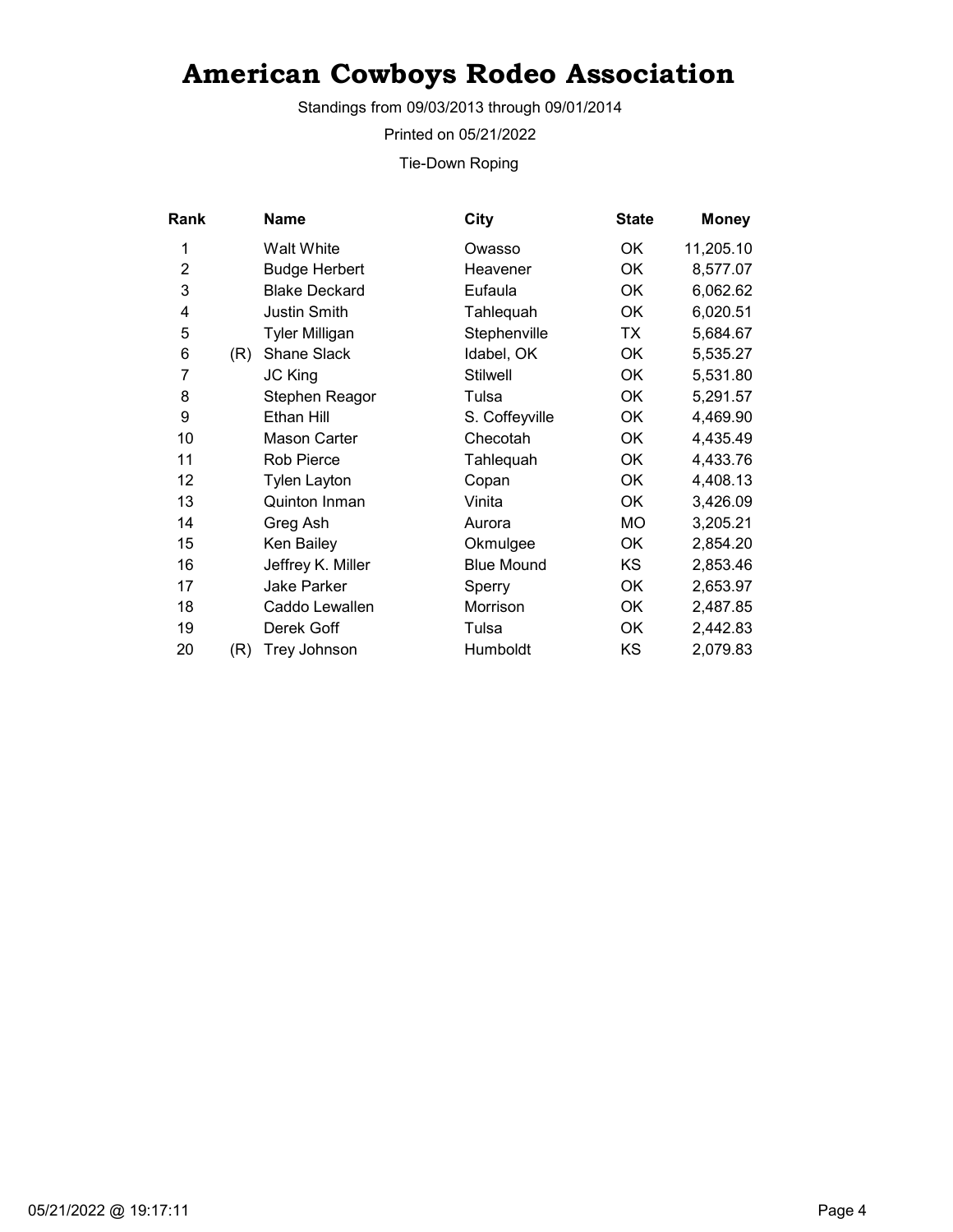Standings from 09/03/2013 through 09/01/2014

Printed on 05/21/2022

Steer Wrestling

| Rank           |     | <b>Name</b>           | City              | <b>State</b> | <b>Money</b> |
|----------------|-----|-----------------------|-------------------|--------------|--------------|
| 1              |     | <b>Brady McFarren</b> | Okmulgee          | OK           | 12,211.74    |
| $\overline{2}$ |     | Jeffrey K. Miller     | <b>Blue Mound</b> | <b>KS</b>    | 7,867.36     |
| 3              |     | Tanner McElhaney      | Henryetta         | OK           | 6,117.89     |
| 4              |     | Chance Howard         | Cedarville        | AR           | 4,839.49     |
| 5              |     | <b>Walt Sherry</b>    | Atwell            | OK           | 4,832.72     |
| 6              |     | <b>Robert Martin</b>  | Claremore         | OK           | 4,712.51     |
| 7              |     | <b>Jason Stewart</b>  | <b>Bristow</b>    | 0K           | 4,083.14     |
| 8              |     | David Reagor Jr.      | Morris            | OK           | 3,928.78     |
| 9              |     | Ryan Mims             | Ada               | 0K           | 3,705.61     |
| 10             | (R) | <b>Baylor Butler</b>  | Checotah          | OK           | 3,268.61     |
| 11             |     | <b>Ronnie Fields</b>  | Oklahoma City     | OK           | 3,238.88     |
| 12             |     | Levi Rudd             | <b>Morris</b>     | OK           | 3,013.97     |
| 13             |     | <b>Mason Carter</b>   | Checotah          | <b>OK</b>    | 2,811.15     |
| 14             |     | <b>West Ratliff</b>   | <b>Stilwell</b>   | OK           | 2,557.90     |
| 15             |     | Danell Tipton         | Spencer           | <b>OK</b>    | 2,552.69     |
| 16             |     | John Kloeckler        | Checotah          | OK           | 2,212.86     |
| 17             |     | Wade Kunze            | Okmulgee          | OK           | 2,208.29     |
| 18             |     | <b>Austin Mason</b>   | Hennryetta        | OK           | 1,987.58     |
| 19             |     | <b>Robert Kelly</b>   | Nicoma Park       | OK           | 1,833.31     |
| 20             |     | Quinton Inman         | Vinita            | ОK           | 1,734.23     |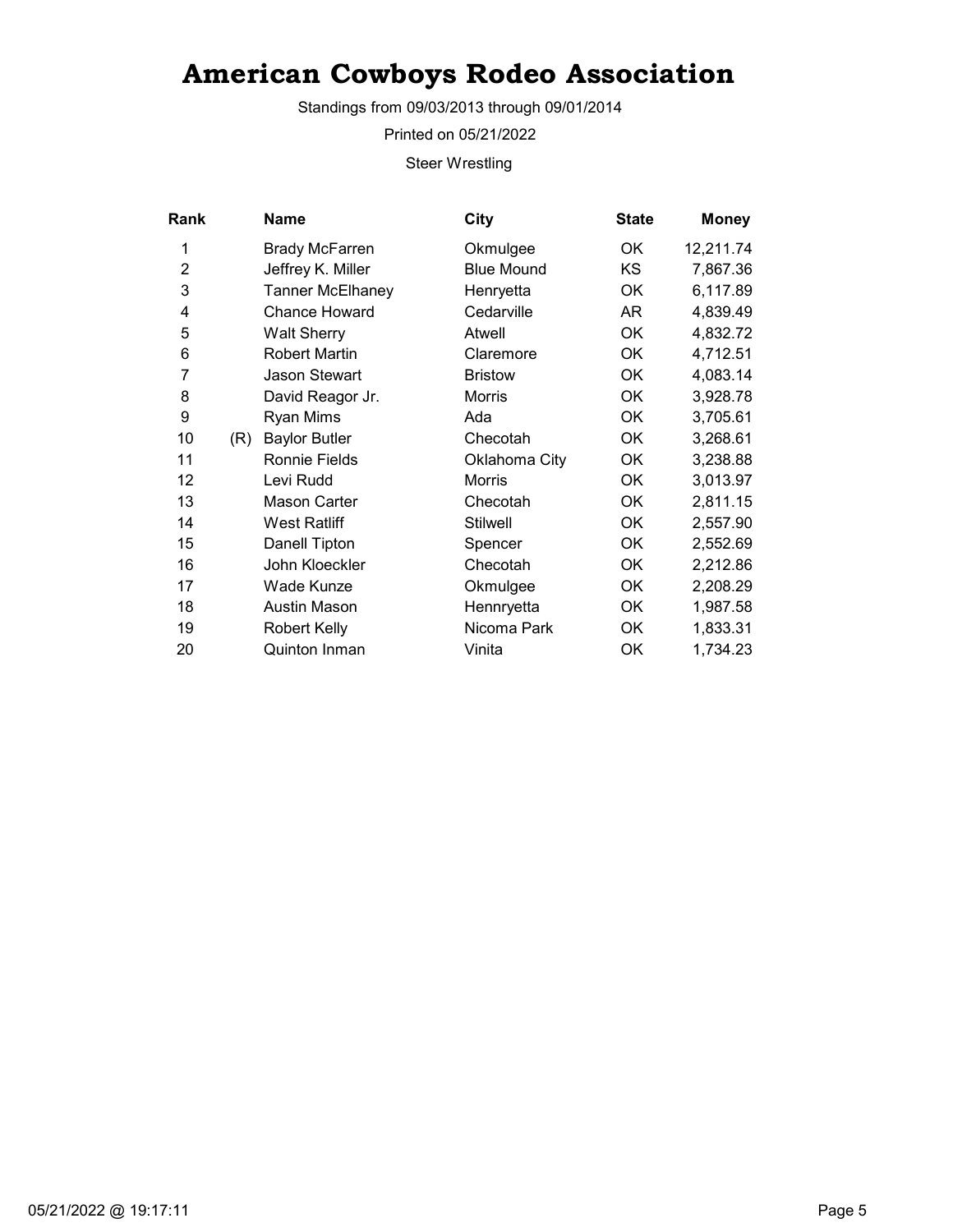Standings from 09/03/2013 through 09/01/2014

Printed on 05/21/2022

Cowgirl Barrel Racing

| Rank           |     | <b>Name</b>                   | City               | <b>State</b> | <b>Money</b> |
|----------------|-----|-------------------------------|--------------------|--------------|--------------|
| 1              |     | <b>Tiffany Teehee</b>         | Claremore          | ОK           | 14,209.13    |
| $\overline{2}$ |     | <b>Tyrney Steinhoff Small</b> | Afton              | OK           | 11,688.57    |
| 3              |     | Natalie Overholt              | Lincoln            | AR           | 9,153.69     |
| 4              |     | Kara Kreder                   | Collinsville       | <b>OK</b>    | 8,251.09     |
| 5              | (R) | <b>Bailee Wright</b>          | <b>Billings</b>    | МO           | 7,947.75     |
| 6              |     | Jennifer Turner               | Vinita             | <b>OK</b>    | 7,564.84     |
| 7              |     | Andee Jo Haden                | <b>Bentonville</b> | AR           | 6,155.21     |
| 8              |     | Sallye Williams               | <b>Skiatook</b>    | ОK           | 5,260.25     |
| 9              |     | LaRae Smith                   | <b>Barnsdall</b>   | OK           | 4,562.10     |
| 10             |     | Ari-Anna Flynn                | Charleston         | AR           | 4,419.33     |
| 11             | (R) | Sarah Burgett                 | Van Buren          | AR.          | 4,206.29     |
| 12             |     | <b>Susan Smith</b>            | Hodgen             | OK           | 3,999.70     |
| 13             | (R) | <b>Bailee Snow</b>            | Sallisaw           | OK           | 3,395.96     |
| 14             | (R) | Kaitlyn Prentice              | <b>Bokchito</b>    | OK           | 3,178.71     |
| 15             | (R) | Amber Arnold                  | Spiro              | OK           | 2,813.60     |
| 16             |     | Pam Bowersock                 | Peru               | KS.          | 2,192.55     |
| 17             | (R) | Ardania Small                 | Muldrow            | OK           | 1,917.84     |
| 18             |     | Nicole Evans                  | Miami              | OK           | 1,856.17     |
| 19             |     | Mary Kunze                    | Okmulgee           | OK           | 1,641.94     |
| 20             |     | PJ Burger                     | Pauls Valley       | ОК           | 1,604.41     |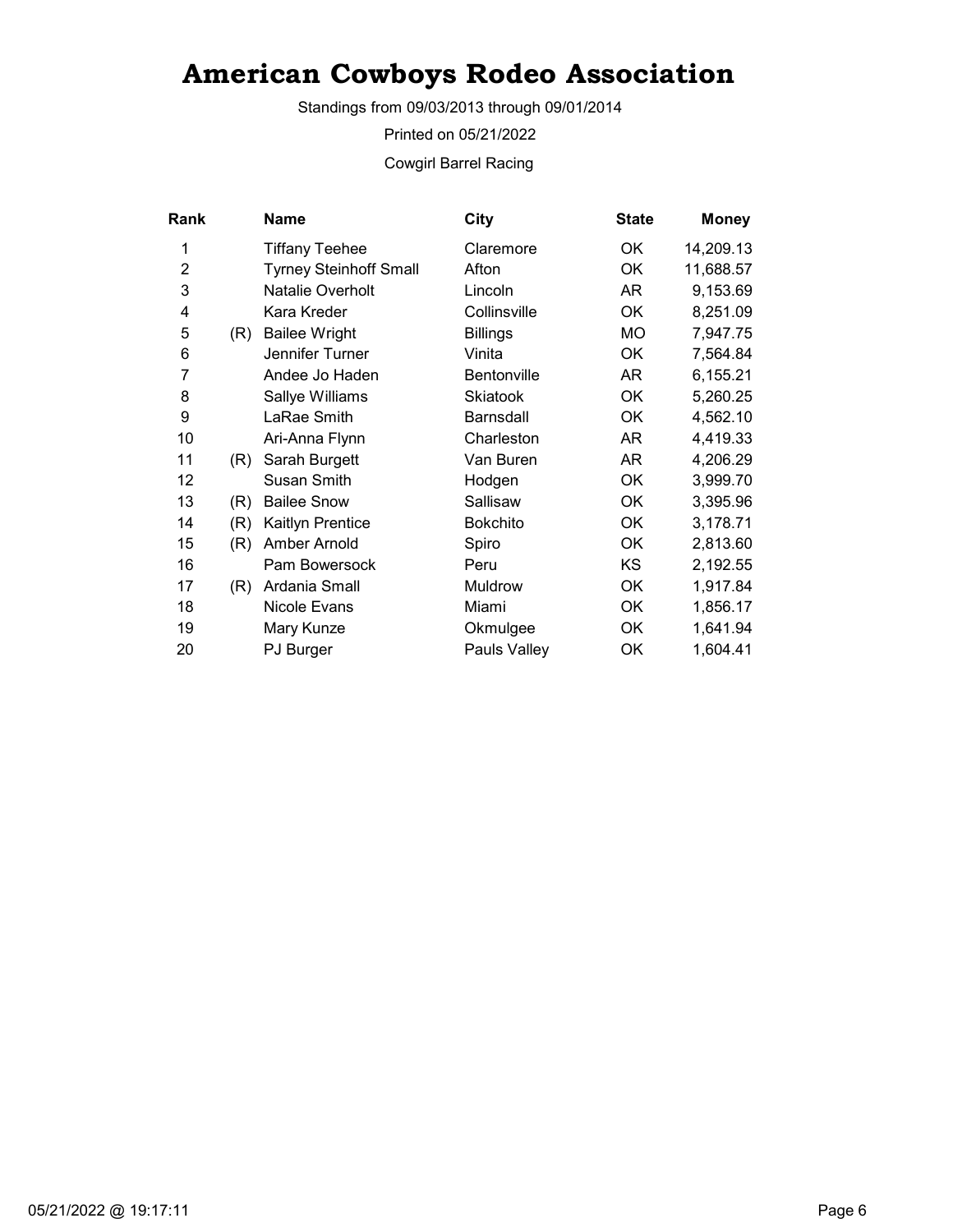Standings from 09/03/2013 through 09/01/2014

Printed on 05/21/2022

Header Team Roping

| Rank           |     | Name                       | City            | <b>State</b> | <b>Money</b> |
|----------------|-----|----------------------------|-----------------|--------------|--------------|
| 1              |     | <b>Eric Flurry</b>         | Spiro           | 0K           | 15,889.79    |
| $\overline{2}$ |     | <b>Jesse Stipes</b>        | Salina          | OK           | 11,113.82    |
| 3              |     | <b>Terry Crow</b>          | Miami           | OK           | 10,217.28    |
| 4              |     | <b>Clint Peverley</b>      | Owasso          | OK           | 8,939.36     |
| 5              |     | Zac Small                  | Welch           | OK           | 8,356.25     |
| 6              |     | <b>Tyler Milligan</b>      | Stephenville    | TX           | 6,849.80     |
| 7              |     | <b>Thompson Berryhill</b>  | Talala          | OK           | 6,347.13     |
| 8              |     | Gable Hilderbrand          | <b>Bartlett</b> | <b>KS</b>    | 6,321.66     |
| 9              |     | <b>Justin Turner</b>       | Vinita          | OK           | 6,267.20     |
| 10             | (R) | Cody Camerer               | Kiowa           | OK           | 5,251.99     |
| 11             |     | Destry Graham              | Sallisaw        | 0K           | 4,592.01     |
| 12             |     | <b>CJ Schicke</b>          | Independence    | KS           | 4,532.82     |
| 13             |     | <b>Scott Buffer</b>        | Carl Junction   | <b>MO</b>    | 4,497.47     |
| 14             |     | Mackey Tully               | Gentry          | AR           | 3,882.43     |
| 15             |     | <b>Coleman Proctor</b>     | Pryor           | OK           | 3,757.77     |
| 16             |     | Casey Hicks                | Talala          | OK           | 3,625.61     |
| 17             |     | <b>Blake Deckard</b>       | Eufaula         | OK           | 3,580.70     |
| 18             |     | Philip McCoy               | Beggs           | OK           | 2,038.95     |
| 19             |     | <b>Billie Jack Saebens</b> | Nowata          | OK           | 1,951.20     |
| 20             | (R) | <b>Clint Crane</b>         | Wister          | OK           | 1,874.39     |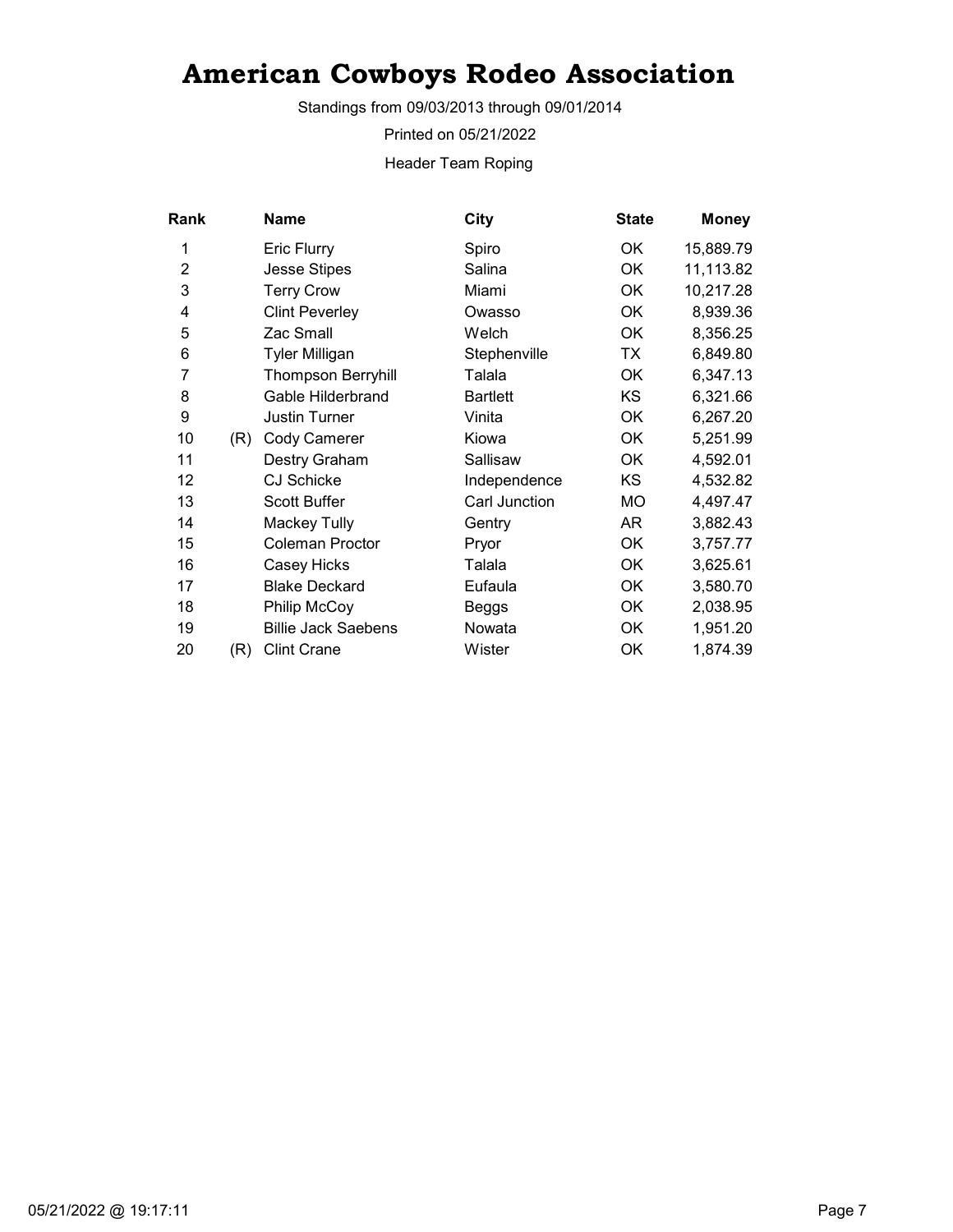Standings from 09/03/2013 through 09/01/2014

Printed on 05/21/2022

Heeler Team Roping

| Rank           |     | Name                       | City                   | <b>State</b> | <b>Money</b> |
|----------------|-----|----------------------------|------------------------|--------------|--------------|
| 1              |     | <b>Stitches Stanley</b>    | Wagoner                | OK.          | 17,770.78    |
| $\overline{2}$ |     | <b>Nicky Simmons</b>       | Colcord                | OK           | 10,252.71    |
| 3              |     | <b>Tyler Worley</b>        | Berryville             | AR           | 10,236.70    |
| 4              |     | <b>Casey Stipes</b>        | Salina                 | OK           | 9,564.00     |
| 5              |     | Sawyer Barham              | <b>Barnsdall</b>       | 0K           | 9,101.74     |
| 6              |     | <b>Josh Canant</b>         | Perryville             | AR           | 9,096.29     |
| 7              |     | Kyle Burger                | Wann                   | OK           | 8,568.68     |
| 8              |     | <b>Chad Evans</b>          | Miami                  | OK           | 7,051.56     |
| 9              |     | <b>Tyler Hutchins</b>      | Rose                   | OK           | 6,681.01     |
| 10             |     | Jake Clay                  | Sapulpa                | OK           | 5,693.51     |
| 11             |     | Chase McAlvain             | <b>Hulbert</b>         | OK           | 5,460.85     |
| 12             | (R) | <b>Cody Roberts</b>        | Norman                 | AR           | 5,220.18     |
| 13             |     | Hazen Bear Paw Herrera     | Nowata                 | OK           | 5,057.59     |
| 14             |     | Tanner Ward                | Wister                 | OK           | 4,657.94     |
| 15             |     | <b>Brad Amos</b>           | <b>Sulphur Springs</b> | AR           | 4,178.71     |
| 16             |     | <b>Justin Fox</b>          | Huntsville             | AR           | 3,162.99     |
| 17             |     | Tanner Braden              | Dewey                  | OK           | 2,923.73     |
| 18             |     | <b>Billie Jack Saebens</b> | Nowata                 | OK           | 2,773.74     |
| 19             |     | <b>Blair Small</b>         | Afton                  | OK           | 2,068.95     |
| 20             |     | <b>Andy Smallwood</b>      | <b>Bartlesville</b>    | OK           | 2,032.07     |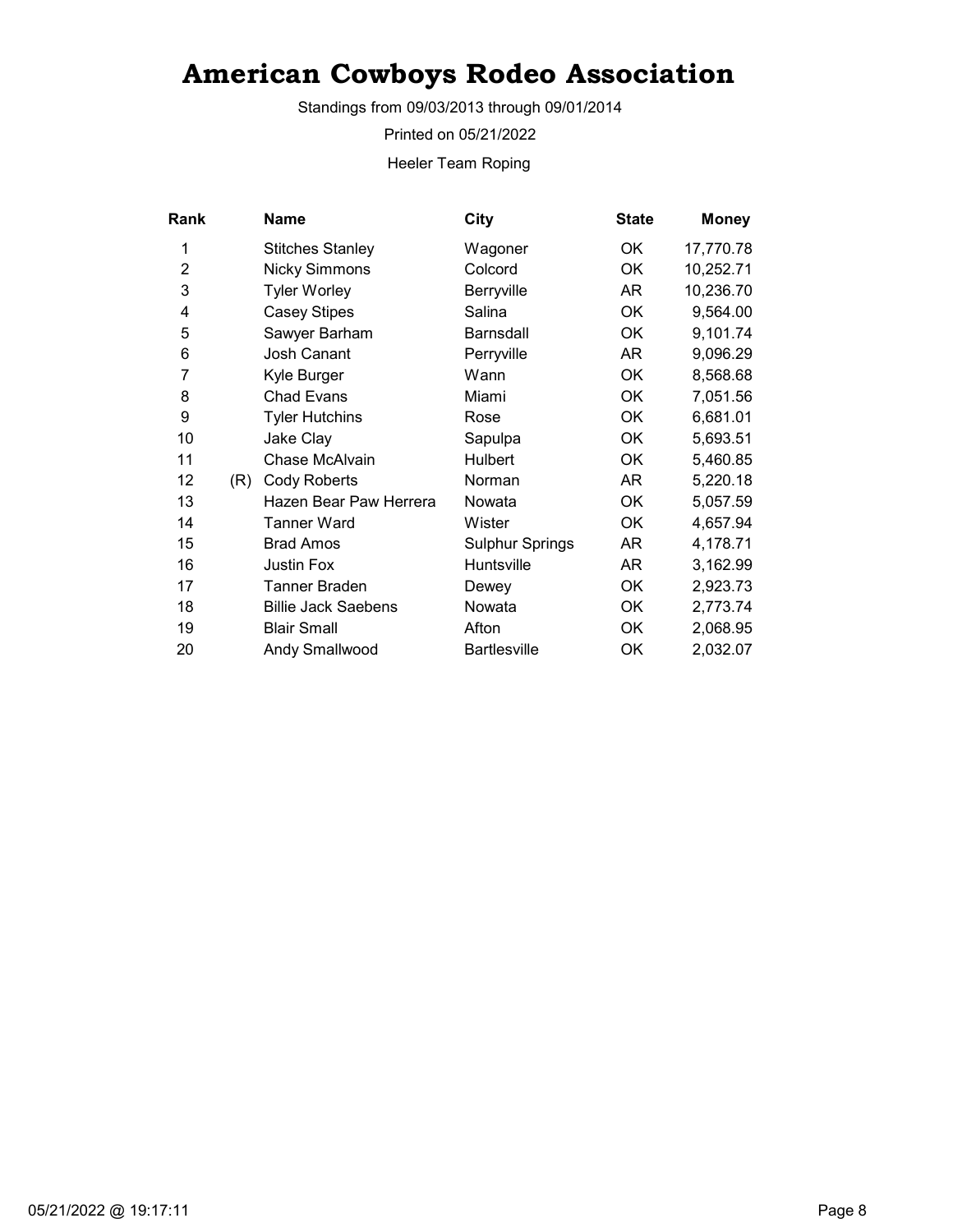Standings from 09/03/2013 through 09/01/2014

Printed on 05/21/2022

Cowgirl Breakaway

| <b>Rank</b>    | Name                   | City             | <b>State</b> | <b>Money</b> |
|----------------|------------------------|------------------|--------------|--------------|
| 1              | Robi Jo Inman Treat    | Ketchum          | OK.          | 7,939.24     |
| $\overline{2}$ | Jenna Lee Adams        | Weatherford      | OK           | 7,579.67     |
| 3              | <b>Lindsey Hughes</b>  | Augusta          | KS.          | 6,135.93     |
| 4              | Katie Meller McElhaney | Henryetta        | OK           | 5,550.28     |
| 5              | Paige Pursel           | Shidler          | ОK           | 5,015.64     |
| 6              | Tina Hamilton          | <b>McAlester</b> | OK           | 4,815.43     |
| 7              | Johnna Setzer          | Quitman          | AR.          | 4,587.29     |
| 8              | Randi Stanley          | Wagoner          | ОK           | 4,418.11     |
| 9              | Jimme Beth Hefner      | Bixby            | <b>OK</b>    | 4,177.35     |
| 10             | Kendyl Hutton          | Sperry           | OK           | 4,158.20     |
| 11             | Samantha Herbert       | Heavener         | ОK           | 3,874.84     |
| 12             | Donna Charmasson       | <b>Bristow</b>   | OK           | 3,688.51     |
| 13             | Cali Griffin           | Sperry           | ОK           | 3,638.64     |
| 14             | <b>Jackie Cutler</b>   | Dewey            | <b>OK</b>    | 3,376.75     |
| 15             | Kasi Prather           | Ochelata         | OK           | 3,002.52     |
| 16             | <b>Missy Bennett</b>   | <b>Buffalo</b>   | KS.          | 2,612.81     |
| 17             | Cassie Vaughan         | Weatherford      | ОK           | 2,468.69     |
| 18             | Addee Larae Carder     | Miami            | OK           | 2,396.22     |
| 19             | Ashlee McCoy           | Ada              | OK           | 2,324.84     |
| 20             | Kylee Jo Horton        | Stigler          | OK           | 2,229.40     |